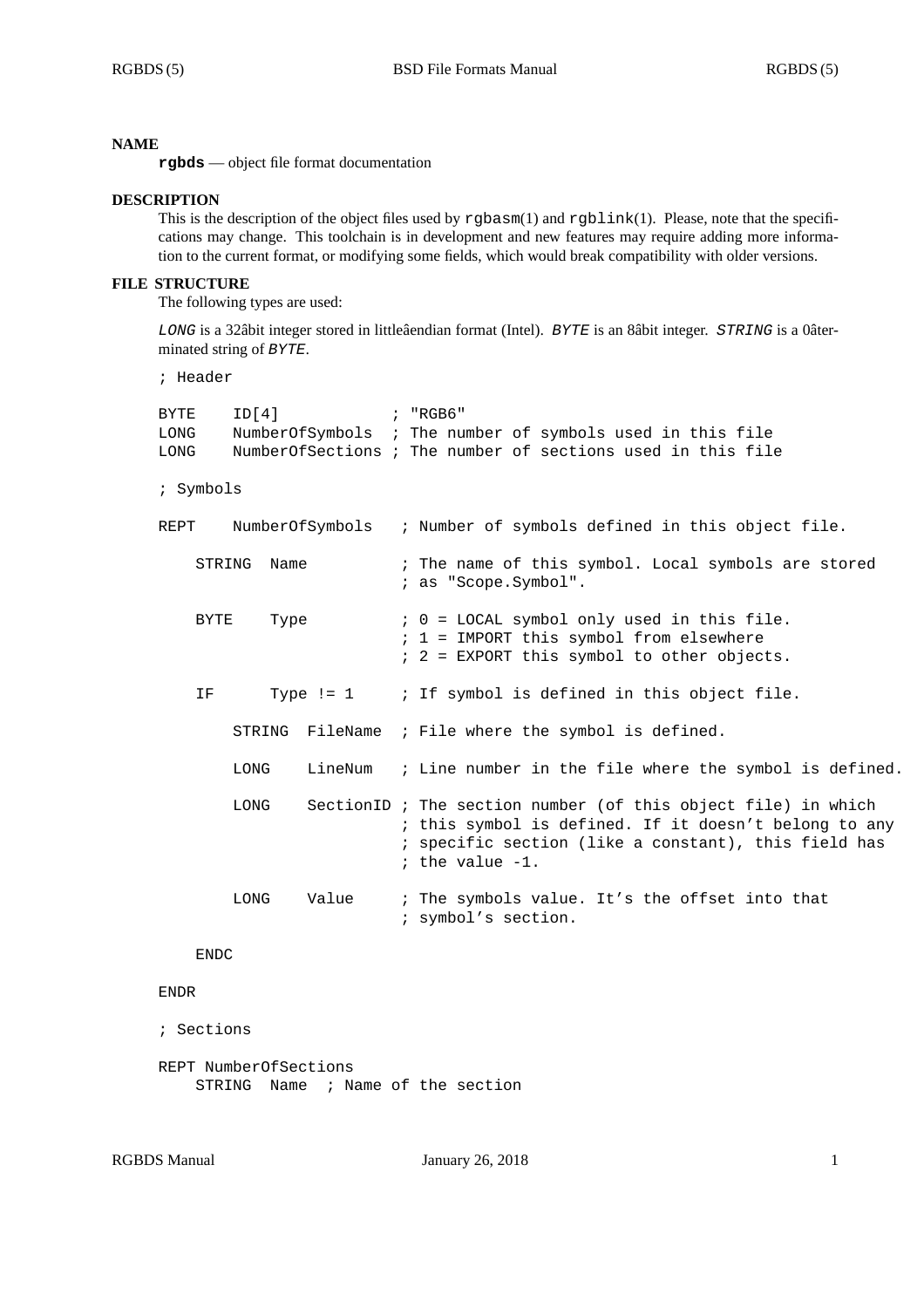| LONG |      |                                                                                                                                         | Size : Size in bytes of this section                                                                                                                               |
|------|------|-----------------------------------------------------------------------------------------------------------------------------------------|--------------------------------------------------------------------------------------------------------------------------------------------------------------------|
| BYTE |      | Type $: 0 = WRAM0$<br>$; 1 = \text{VRAM}$<br>$: 2 = ROMX$<br>$: 3 = ROMO$<br>$: 4 = HRAM$<br>$: 5 = WRAMX$<br>$: 6 = SRAM$<br>$7 = 0AM$ |                                                                                                                                                                    |
| LONG |      | ; decide (floating address).                                                                                                            | Org ; Address to fix this section at. -1 if the linker should                                                                                                      |
| LONG |      |                                                                                                                                         | Bank ; Bank to load this section into. -1 if the linker should<br>; decide (floating bank). This field is only valid for ROMX,<br>; VRAM, WRAMX and SRAM sections. |
| LONG |      |                                                                                                                                         | Align ; Alignment of this section (expressed as number of low bits<br>; to leave as 0). -1 if not defined.                                                         |
| ΙF   |      |                                                                                                                                         | (Type == ROMX)   (Type == ROMO) ; Sections that can contain data.                                                                                                  |
| BYTE |      |                                                                                                                                         | Data[Size] ; Raw data of the section.                                                                                                                              |
| LONG |      |                                                                                                                                         | NumberOfPatches ; Number of patches to apply.                                                                                                                      |
|      |      |                                                                                                                                         | ; These types of sections may have patches                                                                                                                         |
| REPT |      | NumberOfPatches                                                                                                                         |                                                                                                                                                                    |
|      |      |                                                                                                                                         | STRING SourceFile : Name of the source file (for printing error<br>; messages).                                                                                    |
|      | LONG | Line                                                                                                                                    | ; The line of the source file.                                                                                                                                     |
|      | LONG | Offset                                                                                                                                  | ; Offset into the section where patch should<br>; be applied (in bytes).                                                                                           |
|      | BYTE | Type                                                                                                                                    | $: 0 = BYTE$ patch.<br>$: 1 =$ little endian WORD patch.<br>; 2 = little endian LONG patch.<br>; 3 = JR offset value BYTE patch.                                   |
|      | LONG | RPNSize                                                                                                                                 | ; Size of the buffer with the RPN.<br>; expression.                                                                                                                |
|      | BYTE |                                                                                                                                         | RPN[RPNSize] ; RPN expression. Definition below.                                                                                                                   |
| ENDR |      |                                                                                                                                         |                                                                                                                                                                    |

ENDC

RGBDS Manual January 26, 2018 2